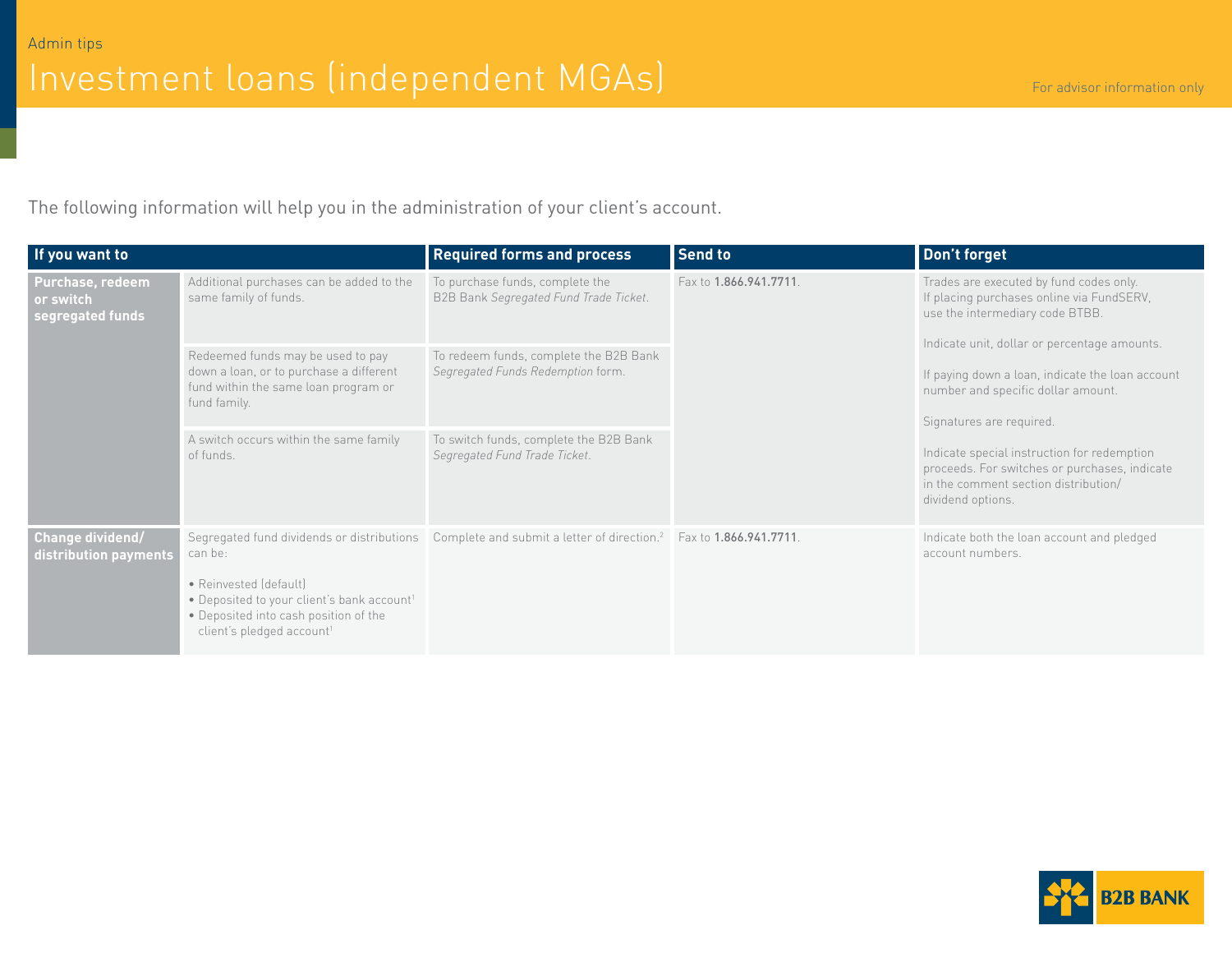| If you want to                                      |                                                                                                                                                                                                                                                                                                                                                                    | <b>Required forms and process</b>                                                                                                                                                                                                                      | <b>Send to</b>         | Don't forget                                                                                                                                                                                                                                                                                                                                                         |
|-----------------------------------------------------|--------------------------------------------------------------------------------------------------------------------------------------------------------------------------------------------------------------------------------------------------------------------------------------------------------------------------------------------------------------------|--------------------------------------------------------------------------------------------------------------------------------------------------------------------------------------------------------------------------------------------------------|------------------------|----------------------------------------------------------------------------------------------------------------------------------------------------------------------------------------------------------------------------------------------------------------------------------------------------------------------------------------------------------------------|
| <b>Withdraw excess</b><br>collateral <sup>3</sup>   | Excess collateral can be released when the<br>loan-to-value (LTV) ratio is:<br>< 100% on a 100% Loan<br>$<$ 75% on a 3 For 1 Loan<br>< 66.6% on a 2 For 1 Loan<br>$<$ 50% on a 1 For 1 Loan<br>Funds can be redeemed and deposited<br>directly into the client's account,<br>re-registered in-kind, sent to the advisor<br>by ICS courier or mailed to the client. | Complete and submit a letter of direction <sup>2</sup><br>and the B2B Bank Segregated Funds<br>Redemption form.<br>To re-register excess collateral in-kind,<br>see the Re-register assets section on Page 3<br>of this document.                      | Fax to 1.866.941.7711. | Easy calculation<br>Multiply the loan amount owed by the<br>applicable factor:<br>x 1.00 (100% Loan)<br>x 1.33 (3 For 1 Loan)<br>x 1.50 (2 For 1 Loan)<br>x 2.00 (1 For 1 Loan)<br>Then, subtract the result from the total<br>collateral.<br>All redemptions from a pledged account are<br>reviewed and approved prior to disbursement.<br>Signatures are required. |
| <b>Update</b><br>non-financial<br>information       | Typical non-financial requests include:<br>• Address changes<br>• Banking information changes for<br>pre-authorized credit<br>• Name changes<br>• Telephone changes                                                                                                                                                                                                | Complete and submit a Non-Financial<br>Account Changes form.<br>A void cheque is also required when changing<br>banking information.                                                                                                                   | Fax to 1.866.941.7711. | A legal document, such as a marriage<br>certificate is required for name changes.<br>The void cheque must be from a personal<br>chequing account and imprinted with the<br>borrower's name.<br>Client signature is required.                                                                                                                                         |
| <b>Update MGA and</b><br>agent information          | We rely on the collaboration of agents<br>and MGAs alike to ensure information is<br>up-to-date. When there are changes to<br>agent profiles, please provide us with the<br>appropriate account direction so that you<br>may be able to better service to your clients.                                                                                            | Complete and submit B2B Bank<br>Non-Financial Account Changes form or<br>submit a letter of direction. <sup>2</sup>                                                                                                                                    | Fax to 1.866.941.7711. | Indicate both the loan account and pledged<br>account numbers.<br>When moving from one independent MGA to<br>another an active Segregated Funds Trading<br>and Settlement Agreement with B2B Bank<br>must be in place. The updated Dealer/Rep<br>code must be active with B2B Bank.<br>Client signature is required.                                                 |
| <b>Pledge additional</b><br>collateral <sup>4</sup> | To increase your collateral, we accept cash or<br>collateral in-kind.                                                                                                                                                                                                                                                                                              | If pledging cash, complete and submit a letter Fax to 1.866.941.7711.<br>of direction. <sup>2</sup> A bank draft or personal cheque<br>is accepted.<br>If funds are being pledged in-kind, complete:<br>• A Notice of Investments for segregated funds |                        | Indicate the pledged account number.<br>Trades are executed by fund codes only.<br>If placing purchases online via FundSERV,<br>use the intermediary code BTBB.<br>Indicate unit or dollar amount required.<br>When pledging additional collateral, the fund<br>codes must be from the same fund family.                                                             |

## For advisor information only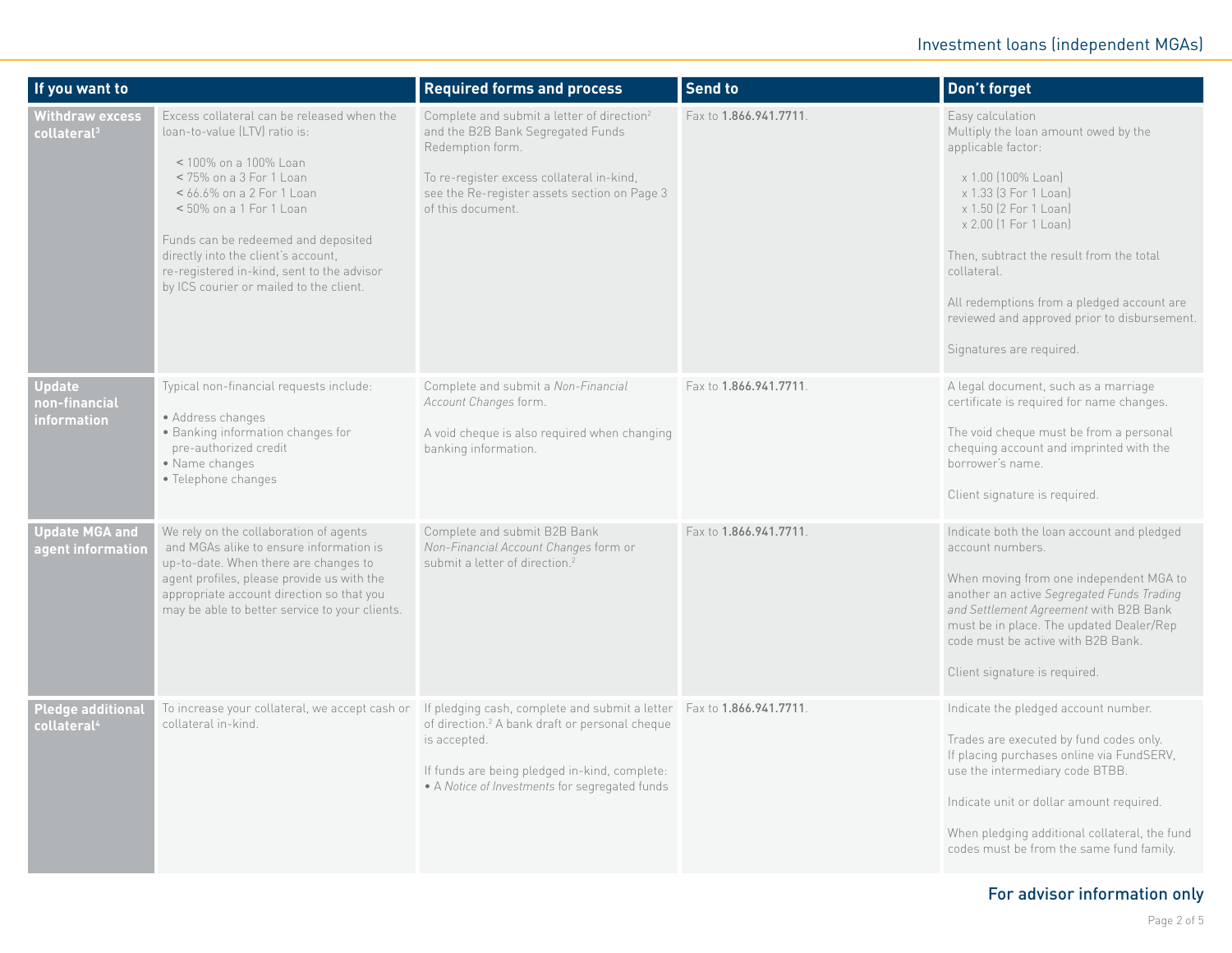## Investment loans (independent MGAs)

| If you want to                                                                                                 |                                                                                                                                                                                                                           | <b>Required forms and process</b>                                                                                                                                                                                                                                                      | Send to                                                                                                                                                | <b>Don't forget</b>                                                                                                                                                                                                                                   |
|----------------------------------------------------------------------------------------------------------------|---------------------------------------------------------------------------------------------------------------------------------------------------------------------------------------------------------------------------|----------------------------------------------------------------------------------------------------------------------------------------------------------------------------------------------------------------------------------------------------------------------------------------|--------------------------------------------------------------------------------------------------------------------------------------------------------|-------------------------------------------------------------------------------------------------------------------------------------------------------------------------------------------------------------------------------------------------------|
| Re-register assets                                                                                             | Funds can be re-registered in-kind when:<br>• The loan has excess collateral.<br>• The loan has been paid in full. Funds can<br>be re-registered in the client's name or<br>as instructed.                                | Complete and submit a letter of direction. <sup>2</sup>                                                                                                                                                                                                                                | Fax to 1.866.941.7711                                                                                                                                  | Trades are executed by fund codes only.<br>If placing purchases online via FundSERV,<br>use the intermediary code BTBB.<br>Indicate unit, dollar or percentage amount required.<br>Both the loan account and pledged account<br>numbers are required. |
| Increase the<br>amortizatio <u>n of</u><br>the loan to its<br>original period                                  | Increasing the amortization of a loan may<br>lower the monthly loan payment amount.                                                                                                                                       | To renew the amortization, complete and<br>submit a new Investment Loan Application.                                                                                                                                                                                                   | Mail original documents to:<br><b>B2B Bank, Investment Lending</b><br>199 Bay Street, Suite 600<br>PO Box 279 STN Commerce Court<br>Toronto ON M5L 0A2 | You and your client must sign the Investment<br>Loan Application form.<br>Proof of income and proof of assets required.                                                                                                                               |
| <b>Change the principal</b><br>amount of the loan <sup>5</sup>                                                 | Principal loan amounts can be increased<br>or decreased without a penalty or fees.<br>Changes to the principal may affect<br>monthly payments. For Interest Only<br>loans, amounts will be adjusted on a<br>yearly basis. | To increase the principal loan amount,<br>complete and submit a new Investment<br>Loan Application and the B2B Bank<br>Segregated Fund Trade Ticket.<br>To decrease the principal loan amount,<br>send a cheque payable to B2B Bank,<br>along with a letter of direction. <sup>2</sup> | Mail original documents to:<br><b>B2B Bank, Investment Lending</b><br>199 Bay Street, Suite 600<br>PO Box 279 STN Commerce Court<br>Toronto ON M5L 0A2 | If the principal amount of the loan is decreased,<br>the monthly payment can be reduced at the<br>borrower's request. This should also be indicated<br>in the letter of direction. <sup>2</sup><br>Proof of income and proof of assets required.      |
| <b>Change monthly</b><br>payment type from<br><b>Principal &amp; Interest</b><br>to Interest Only <sup>5</sup> | This request may decrease the<br>monthly payment.                                                                                                                                                                         | Complete and submit a new Investment<br>Loan Application.                                                                                                                                                                                                                              | Mail original documents to:<br><b>B2B Bank, Investment Lending</b><br>199 Bay Street, Suite 600<br>PO Box 279 STN Commerce Court<br>Toronto ON M5L 0A2 | To calculate monthly payments for your client,<br>refer to our Investment Loan Calculator at<br>b2bbank.com.<br>Proof of income and proof of assets required.<br>Indicate both the loan account and pledged<br>account numbers.                       |
| <b>Change the monthly</b><br>payment type from<br>Interest Only to<br><b>Principal &amp; Interest</b>          | This request may increase the<br>monthly payment.                                                                                                                                                                         | Complete and submit a letter of direction. <sup>2</sup> Fax to 1.866.941.7711                                                                                                                                                                                                          |                                                                                                                                                        | Indicate both the loan account and pledged<br>account numbers.<br>Payments will be based on a 20 year<br>amortization period.<br>To calculate monthly payments for your client,<br>refer to our Investment Loan Calculator at<br>b2bbank.com          |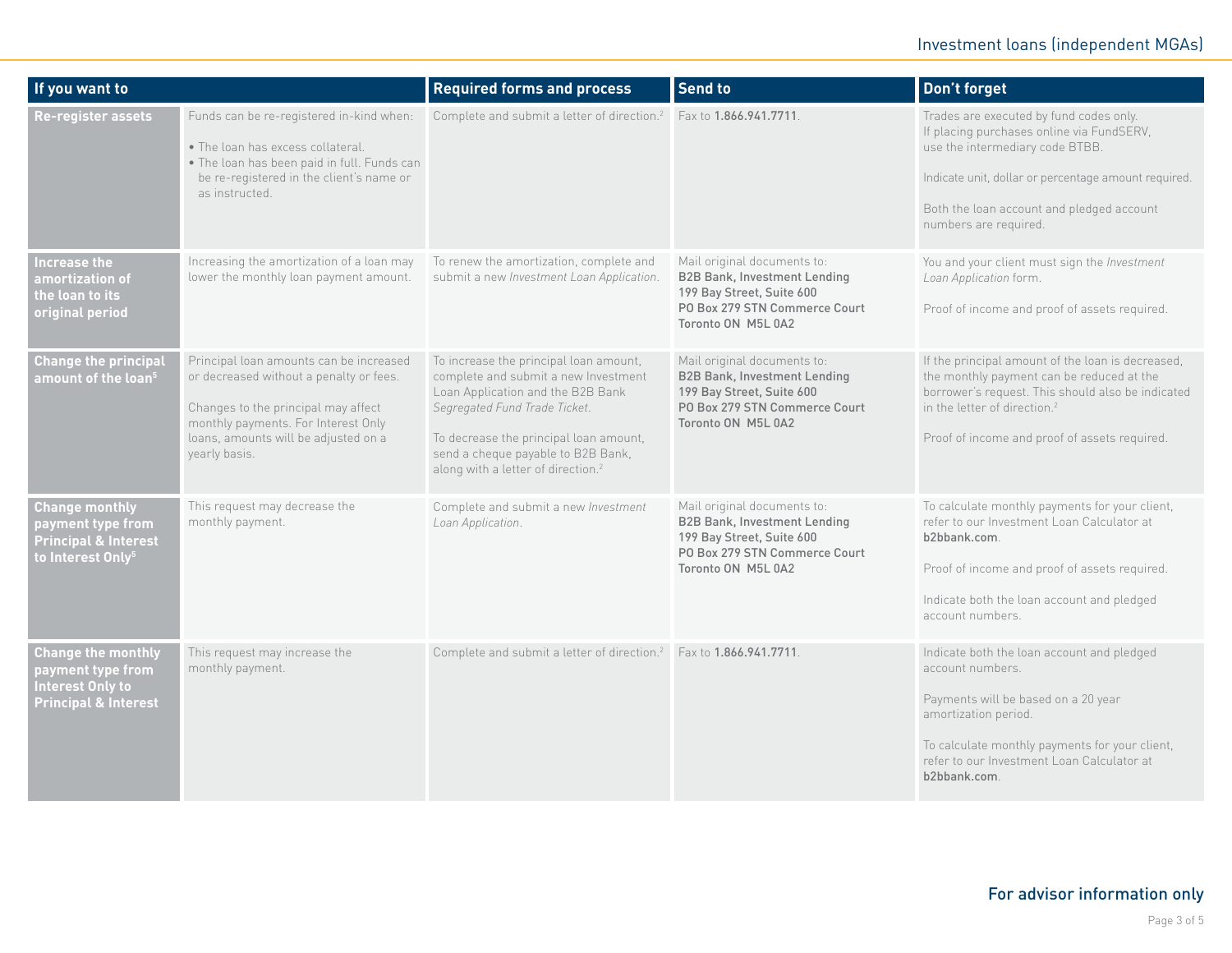| If you want to                                                                                                                                                  |                                                                                                       | <b>Required forms and process</b>                                                                                                                                                                                                                                                                                                                                       | Send to                                                                                                                                                | Don't forget                                                                                                                                                                                                                                                                                                                                                |
|-----------------------------------------------------------------------------------------------------------------------------------------------------------------|-------------------------------------------------------------------------------------------------------|-------------------------------------------------------------------------------------------------------------------------------------------------------------------------------------------------------------------------------------------------------------------------------------------------------------------------------------------------------------------------|--------------------------------------------------------------------------------------------------------------------------------------------------------|-------------------------------------------------------------------------------------------------------------------------------------------------------------------------------------------------------------------------------------------------------------------------------------------------------------------------------------------------------------|
| <b>Recalculate monthly</b><br>payments (initiated by<br>the borrower)                                                                                           | Recalculating monthly payments<br>may increase or decrease the<br>payment amount.                     | Complete and submit a letter of direction. <sup>2</sup> Fax to <b>1.866.941.7711</b>                                                                                                                                                                                                                                                                                    |                                                                                                                                                        | Indicate the loan account number.<br>To calculate monthly payments for your client,<br>refer to our Investment Loan Calculator at<br>b2bbank.com.                                                                                                                                                                                                           |
| <b>Modify banking</b><br>information for<br>pre-authorized<br>debit purposes                                                                                    | Advisors must notify B2B Bank<br>when a borrower changes their<br>banking information.                | Complete and submit a Pre-Authorized<br>Debit Agreement and a void cheque when<br>changing banking information.                                                                                                                                                                                                                                                         | Mail original documents to:<br><b>B2B Bank, Investment Lending</b><br>199 Bay Street, Suite 600<br>PO Box 279 STN Commerce Court<br>Toronto ON M5L 0A2 | Indicate the pledged account number. Information<br>received will automatically be updated on the<br>loan account.<br>The void cheque must be from a personal<br>chequing account and imprinted with the<br>borrower's name.<br>A pre-authorized debit form authorized by the<br>client's bank (stamped) may also be submitted<br>instead of a void cheque. |
| <b>Convert margin call</b><br>to no margin call or<br>vice versa $^{\rm 5}$                                                                                     | Depending on market conditions,<br>borrowers may switch between margin<br>and no margin call options. | From margin call to no margin call:<br>complete and submit a new Investment<br>Loan Application.<br>From no margin call to margin call:<br>complete and submit a letter of direction. <sup>2</sup>                                                                                                                                                                      | Mail original documents to:<br><b>B2B Bank, Investment Lending</b><br>199 Bay Street, Suite 600<br>PO Box 279 STN Commerce Court<br>Toronto ON M5L 0A2 | You and your client must sign the Investment<br>Loan Application.<br>Indicate both the loan and pledged account<br>numbers on the letter of direction.<br>The loan will not be adjudicated.                                                                                                                                                                 |
| Convert from one<br><b>Distribution Alliance</b><br>Segregated Fund<br>Loan to another<br><b>Distribution Alliance</b><br><b>Segregated</b><br><b>Fund Loan</b> | Distribution Alliance loans can only<br>hold funds manufactured by one<br>Distribution Alliance.      | Complete and submit a new Letter of<br>Direction - Distribution Alliance Program<br>(DAP) change request, the Assignment,<br>Hypothecation, Acknowledgement and<br>Direction and the B2B Bank Segregated<br>Fund Trade Ticket, for the applicable<br>segregated fund Distribution<br>Alliance program.<br>The original segregated fund application<br>is also required. | Mail original documents to:<br><b>B2B Bank, Investment Lending</b><br>199 Bay Street, Suite 600<br>PO Box 279 STN Commerce Court<br>Toronto ON M5L 0A2 | Contact the applicable Distribution Alliance<br>directly to obtain their application.<br>When switching between the various loan<br>programs offered by B2B Bank, the investement<br>loan will not be re-adjudicated and all the terms<br>and conditions will remain the same.<br>Visit <b>b2bbank.com</b> for all B2B Bank forms                           |
| <b>Change the existing</b><br>investment<br>loan type                                                                                                           | Convert to and from any available<br>B2B Bank Investment Loan type.                                   | Complete and submit a new Investment<br>Loan Application.<br>A Notice of Investments and/or cheque<br>payable to B2B Bank may be required<br>depending on the loan type.                                                                                                                                                                                                | Mail original documents to:<br><b>B2B Bank, Investment Lending</b><br>199 Bay Street, Suite 600<br>PO Box 279 STN Commerce Court<br>Toronto ON M5L 0A2 | Pledged funds must be in the name of<br>the borrower.<br>Any excess collateral can be released back<br>to the borrower.                                                                                                                                                                                                                                     |